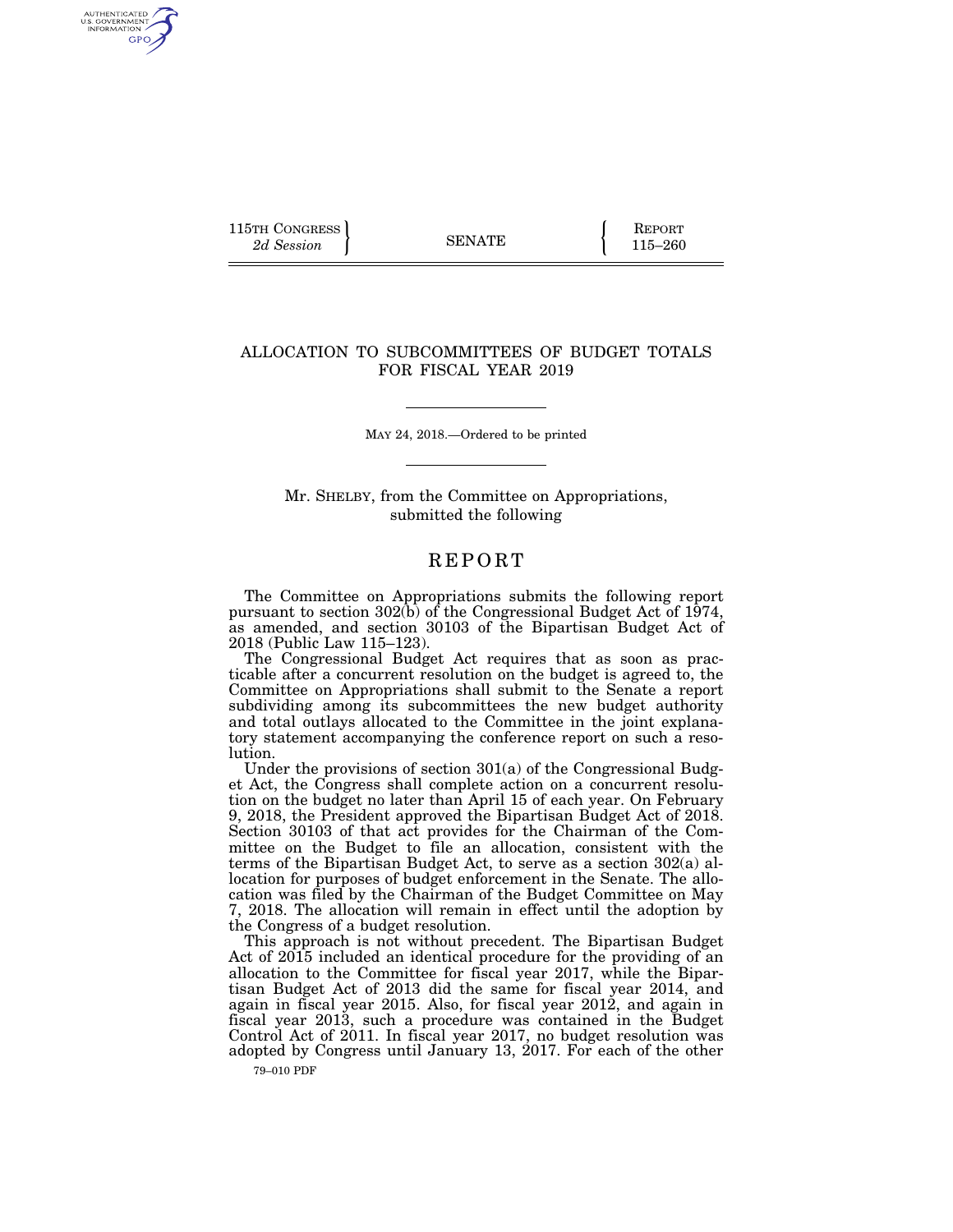fiscal years referenced, no budget resolution was ever adopted by Congress. A similar procedure (S. Res. 308; 101st Congress) was agreed to in the Senate on July 12, 1990, providing an allocation for the Committee for fiscal year 1991. The budget resolution was finally adopted on October 9, 1990. A similar resolution (S. Res. 209; 105th Congress) was agreed to in the Senate on April 2, 1998, providing an allocation for the Committee for fiscal year 1999. Conferees were unable to resolve their differences on a budget that year. In August 2004, the President approved the Department of Defense Appropriations Act, 2005 (Public Law 108–287). Section 14007 of that act set an allocation consistent with the conference report on S. Con. Res. 95, the budget resolution for fiscal year 2005. That budget conference report was never adopted by the Congress. Again, in June 2006, the President approved the Emergency Supplemental Appropriations Act for Defense, the Global War on Terror, and Hurricane Recovery, 2006 (Public Law 109–234). Section 7035 of that act provided section 302(a) allocations to the Committee on Appropriations for fiscal year 2007. Conferees on the fiscal year 2007 budget resolution were unable to resolve their differences.

In other years, in the absence of a budget resolution, the Committee has proceeded with internal guidance, but without any budget enforcement procedures in the Senate. In June 1984, the Committee adopted a non-binding allocation of non-defense spending. That year the budget resolution was adopted by the Congress on October 1. Again, in July 2002, the Committee adopted a nonbinding allocation. That year the Senate did not consider a budget resolution for fiscal year 2003. On July 15, 2010, the Committee adopted its own ''Committee Guidance''. Neither the House nor the Senate considered a budget resolution for fiscal year 2011. Again, on June 20, 2013, the Committee adopted ''Committee Guidance'' for fiscal year 2014, which was ultimately superseded by the Bipartisan Budget Act of 2013, while on July 20, 2017, ''Committee Guidance" for fiscal year 2018 was adopted by the Committee, which was superseded first by the adoption of a budget resolution on October 26, 2017, and then ultimately by an adjustment to that budget resolution resulting from the enactment of the Bipartisan Budget Act of 2018.

The Committee notes that, under the terms of section 251 of the Balanced Budget and Emergency Deficit Control Act of 1985, the Chairman of the Committee on the Budget may increase the 302(a) allocation of the Committee on Appropriations if certain conditions relating to funding of specific programs are met. These provisions address such programs as: costs of emergencies (sec.  $251(b)(2)(A)(i)$ ; costs of overseas contingency operations (sec.  $251(b)(2)(A)(ii)$ ; continuing disability reviews and redeterminations (sec.  $251(b)(2)(B)$ ); healthcare fraud and abuse control (sec.  $251(b)(2)(C)$ ; reemployment services and eligibility assessments (sec.  $251(b)(2)(E)$ ); and disaster funding (sec.  $251(b)(2)(D)$ ).

Set forth below are the allocations to subcommittees: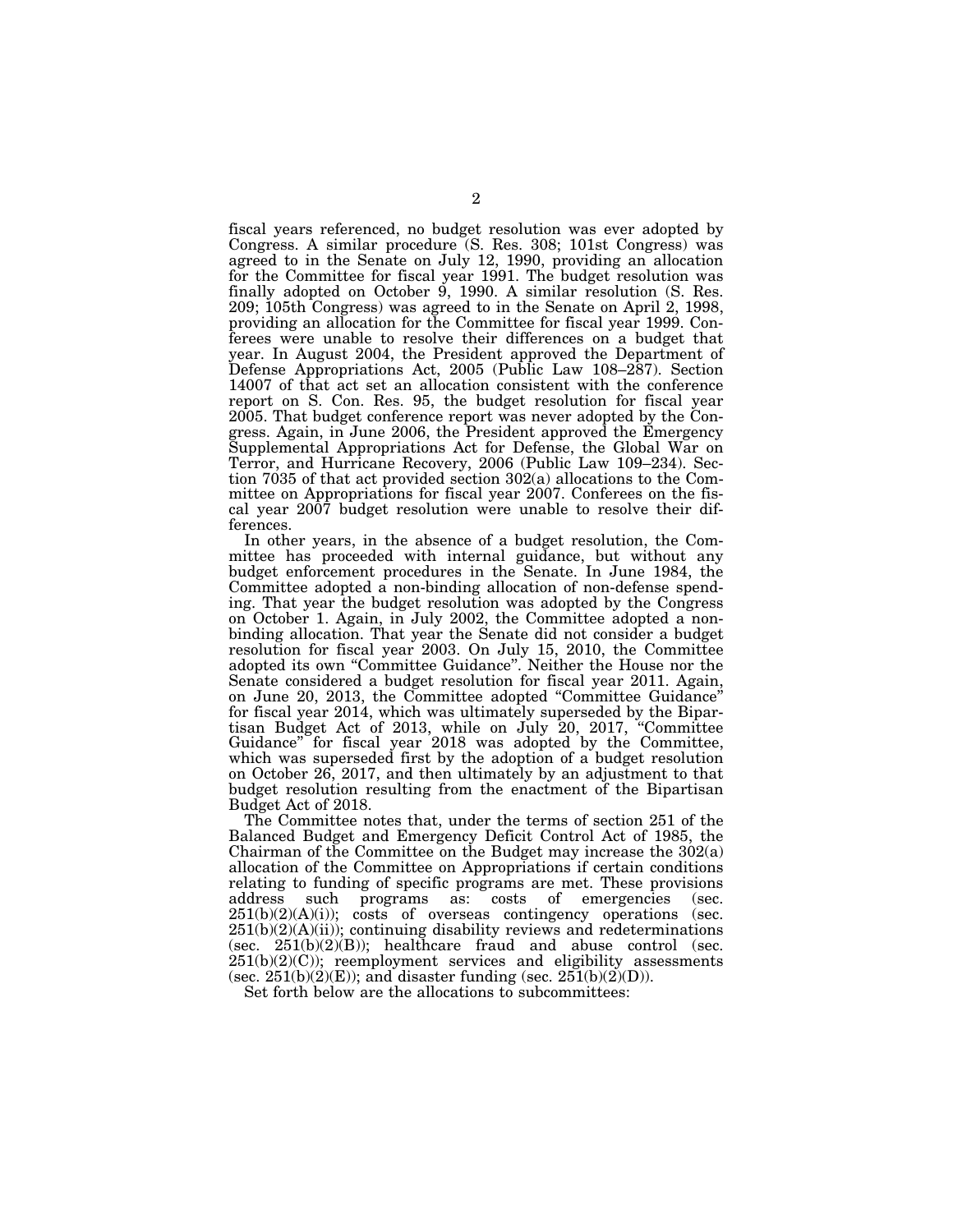| 2010<br>י<br>נ                |   |
|-------------------------------|---|
| I VLVD                        |   |
| ECCL C<br>֦֧֜֜֜֜֜             |   |
|                               |   |
|                               |   |
|                               |   |
|                               |   |
|                               |   |
| i ciecire circi<br>コニュー こうりょく | ś |
|                               |   |
|                               |   |
|                               |   |
|                               |   |
| <b>IDOMMET</b><br>)<br>]<br>] |   |
|                               |   |

|                                                                      |                                                   | Discretionary    |                                                |                                      | Mandatory        |                  | Total                                           |                                                                |
|----------------------------------------------------------------------|---------------------------------------------------|------------------|------------------------------------------------|--------------------------------------|------------------|------------------|-------------------------------------------------|----------------------------------------------------------------|
| Subcommittee                                                         |                                                   | Budget authority |                                                | Outlays Total                        | Budget authority |                  | Budget authority                                | Outlays                                                        |
|                                                                      | Security                                          | Nonsecurity      | Total                                          |                                      |                  | Outlays          |                                                 |                                                                |
| Agriculture, Rural Development, and                                  |                                                   | 23,235           |                                                |                                      | 107,124          | 98,764           | 130,359                                         |                                                                |
|                                                                      |                                                   | 57,595           |                                                |                                      | 319              | $\frac{23}{514}$ |                                                 |                                                                |
|                                                                      | $\frac{5,400}{21,892}$<br>$\frac{20,000}{21,892}$ | 130              | 23,235<br>62,995<br>62,130<br>43,768<br>48,334 | 24,446<br>70,644<br>596,916          | 514              |                  | 63,314<br>507,644<br>46,094<br>50,074<br>50,074 | 10<br>70,974<br>70,942<br>46,529<br>46,529<br>60,494<br>35,339 |
|                                                                      |                                                   | 21,874           |                                                |                                      |                  | :<br>:<br>:      |                                                 |                                                                |
|                                                                      |                                                   | 23,657           |                                                |                                      |                  | 22,398           |                                                 |                                                                |
|                                                                      | 2,058                                             | 46,276<br>35,853 |                                                | 43,842<br>24,131<br>58,758<br>55,277 | 22,406<br>1,740  | 1,736            |                                                 |                                                                |
|                                                                      |                                                   |                  | 35,853                                         |                                      | 2                | 3                |                                                 |                                                                |
| Related<br>and<br>and Education,<br>abor, Health and Human Services, |                                                   |                  |                                                |                                      |                  |                  |                                                 |                                                                |
|                                                                      |                                                   | 179,288          | 79,288                                         |                                      | 783,118          | 782,757          |                                                 |                                                                |
|                                                                      |                                                   |                  |                                                | 184,701<br>4,702<br>90,346<br>47,750 | 145              | 145              | 962,406<br>4,935<br>206,558                     | 967,458<br>4,847<br>199,432                                    |
| lilitary Construction and Veterans Affairs, and Related Agencies     | 10,319                                            | 4,790<br>86,767  | 4,790<br>97,086                                |                                      | 09,472           | 109,086          |                                                 |                                                                |
|                                                                      |                                                   | 46,418           | 46,418                                         |                                      | <b>159</b>       | 159              | 46,577                                          | 47,909                                                         |
| and Related<br>Jrban Development,<br>Transportation and Housing and  | 300                                               | נון<br>נו        | 71,417                                         | 132,628                              |                  |                  | 71,417                                          | 132,628                                                        |
|                                                                      | 647,000                                           | 597,000          | ,244,000                                       | 1,314,141                            | 1,025,059        | ,015,953         | 2,269,059                                       | 2,330,094                                                      |